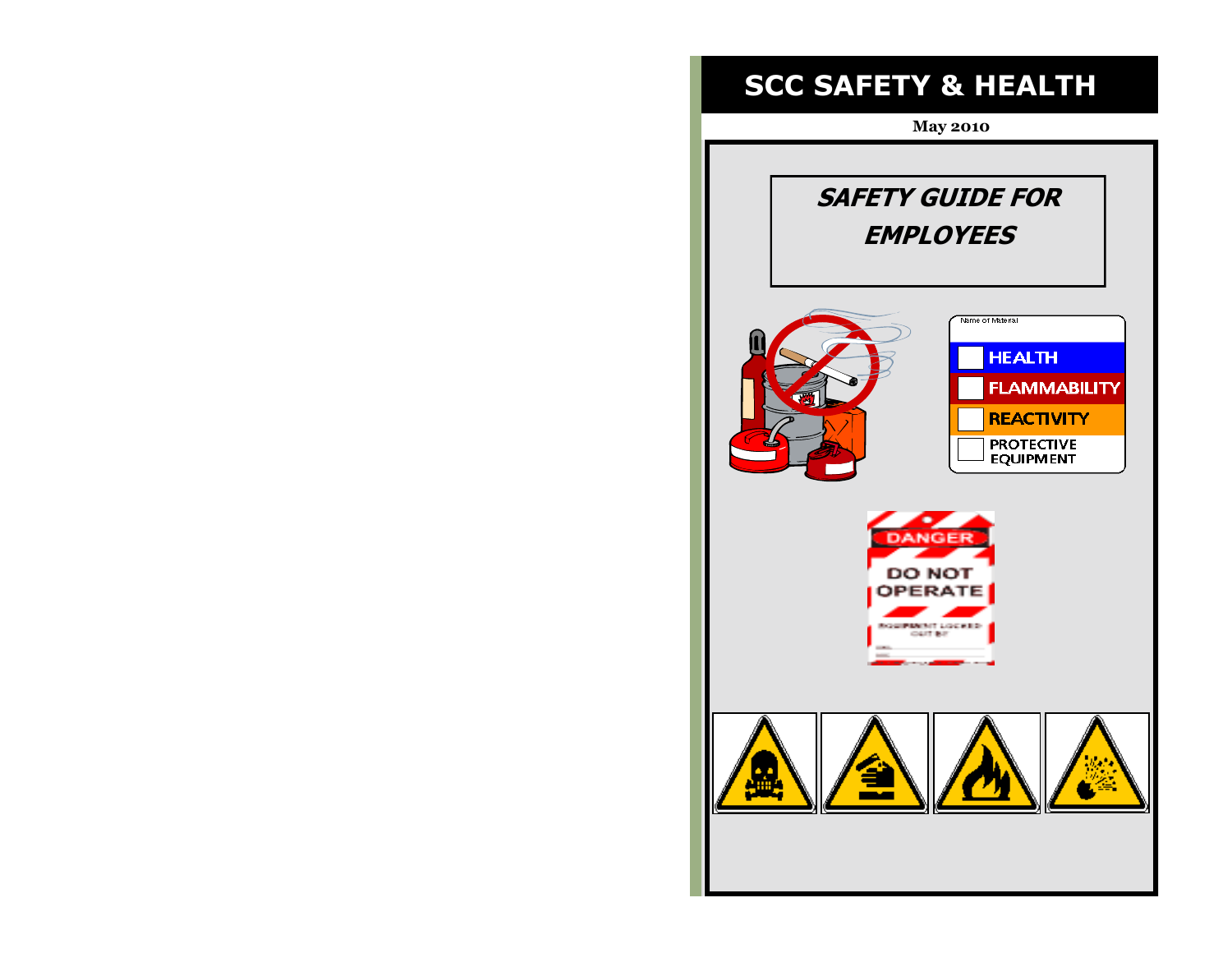### **POLICY/CULTURE**

Our policy is to provide safe and healthy working conditions throughout our campus. Safety is the responsibility of every employee and student and must take precedence over shortcuts. Our major objective is the prevention of accidents and the elimination of safety hazards.

We encourage a proactive safety culture where our actions say "I Am Responsible" for my safety and the safety of others. Six points of our Safety Culture include:

- All incidents/injuries are preventable.
- $\Diamond$  Each individual is personally responsible for his/her own safety and that of their co-workers.
- Employee safety is a key business strategy.
- $\Diamond$  Safety is a design priority, rather than an after thought.
- $\Diamond$  Safety success comes from everyone's involvement.
- Personal safety responsibility extends beyond the work place into all aspects of an individual's life.

### **I AM RESPONSIBLE**

SCC provides a safe workplace. The safety programs serve as a foundation and guide to safety. However, it is up to each employee to follow the safety rules and safety procedures that are in place. Keep in mind the following tips and that we are all ultimately responsible for our own safety:

- $\Diamond$  Focus on the job and safety. Accidents occur when you lose concentration.
- $\Diamond$  Make sure you know who to call for help in an emergency.
- $\Diamond$  Follow the procedures for reporting accidents all types (near miss, hazards, injuries and illnesses). Good accident reporting and investigation gives us the opportunity to prevent recurrence.
- $\Diamond$  Be familiar with signs in the building. Know your evacuation routes and meeting place.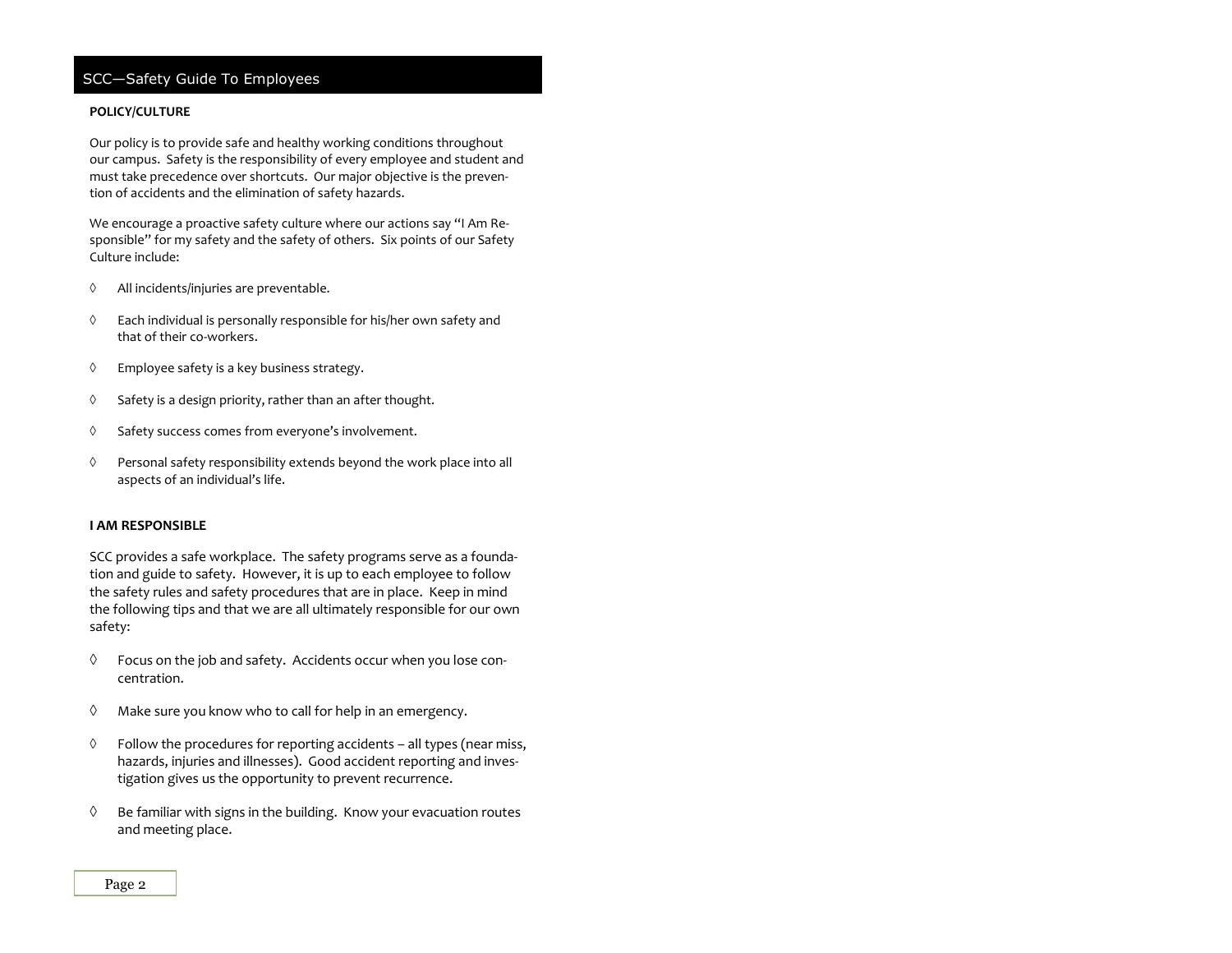### SCC - Safety Guide to Employees

- $\Diamond$  Accidents frequently happen when people hurry or take short cuts. Resist the temptation to take short cuts or ask other employees to take short cuts.
- $\Diamond$  Never take risks with your hands, fingers, eyes, or lift. If a task seems too risky, stop and ask how to make the job safe.
- $\Diamond$  Ask questions about anything you do not understand or about any procedure that is not clear.
- $\Diamond$  Be a model of safe practice. Do not ignore any unsafe habits you see demonstrated by your co-workers, other employees, students or visitors. Your actions could keep someone from being injured.
- $\Diamond$  Take safety training seriously. SCC continues to identify and address hazards in your workplace. Training gives you knowledge to keep you and others safe.
- $\Diamond$  Report all accidents/injuries no matter how small.
- $\Diamond$  Offer safety suggestions when you think they would reduce risks to you or any other employees.

### **SAFETY STANDARDS**

Safe work practices are a vital part of ensuring we provide a safe and healthy work place. Safety rules provide a core for Southeastern employees. These rules apply every day and in every job we do. They guide and direct us in maintaining a safe work environment. Everyone has the right and responsibility to perform our work safely. Training, skills, work experience, and personal judgment provide the foundation for making safe decisions about work practices. **Report all unsafe conditions and unsafe acts to your supervisor immediately.**

- $\Diamond$  General safety rules apply to all work areas.
- $\Diamond$  Departmental safety rules are specific to the department eg. Maintenance, Nursing, Security, etc.

### **GENERAL OFFICE SAFETY RULES**

- **1.** Know your job and follow instructions.
- **2.** If the office equipment is not working properly, turn the equipment off and report the malfunction to your supervisor immediately.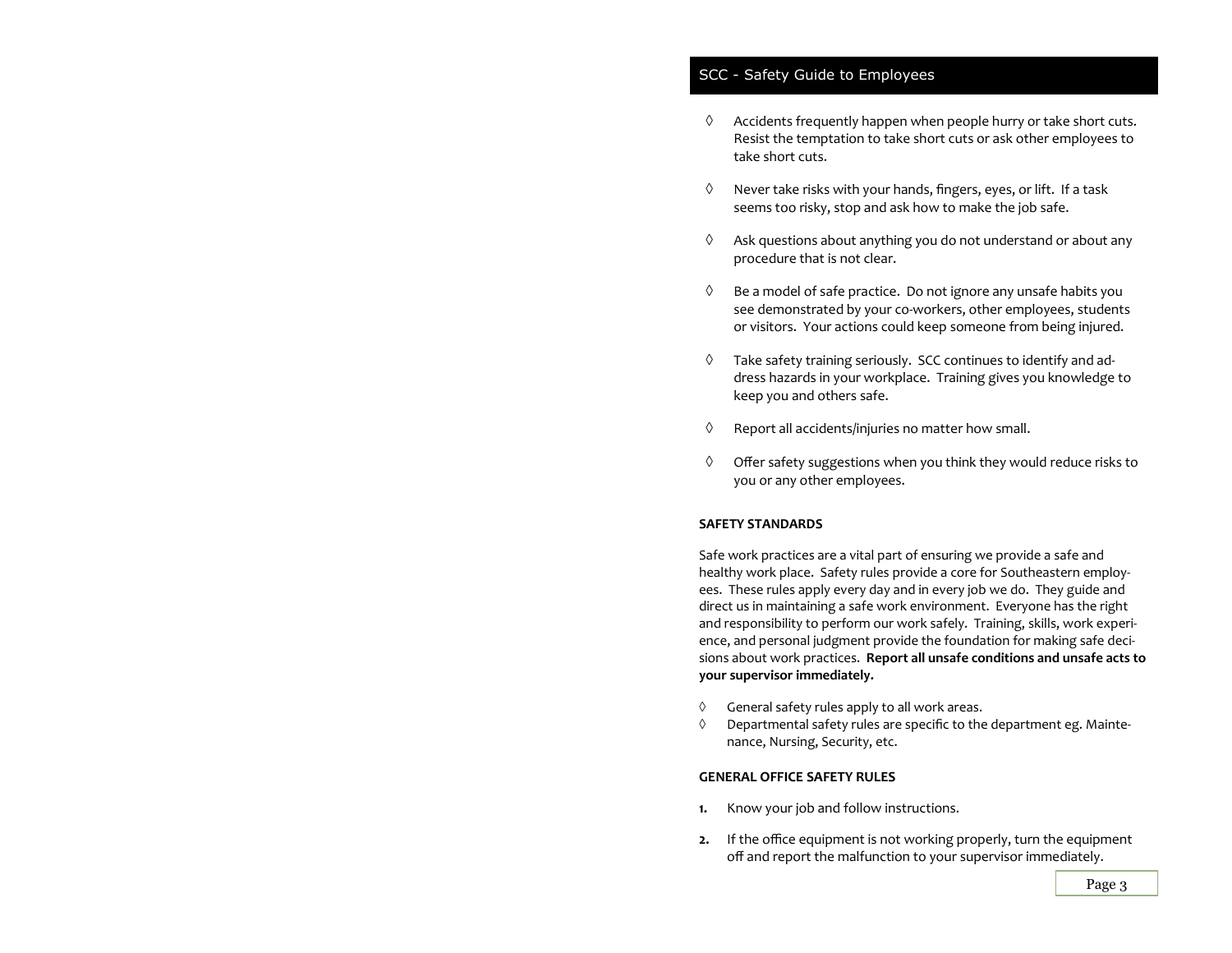- **3.** Worn electrical wiring, overloaded outlets, or defective equipment should not be used.
- **4.** Do not stand on chairs, tables, or desks to obtain or reach for any object. Ask for assistance.
- **5.** Do not attempt to move office equipment without assistance.
- **6.** Use proper lifting techniques when handling objects.
- **7.** Keep desk and file cabinet drawers closed when not in use to avoid tripping or bumping hazards.
- **8.** Be careful to avoid hand injuries when using copying/fax machines, mail machines, shredders or paper cutters.
- **9.** Carry large objects in a manner that provides you with a clear visual path of the direction you are walking.
- **10.** Do not obstruct pathways to work areas with materials or objects.
- **11.** Watch for conditions or situations, such as objects on the floor or stairways which are likely to cause falls.
- **12.** Use handrails when ascending or descending stairs. Open doors slowly using push bars or handles.

#### **SAFETY RULES FOR NON-OFFICE EMPLOYEES**

**1.** Always wear personal protective equipment appropriate for your job. PPE will be issued by the college.

### Safe Work Attire:

Shoes – Employees working in areas where there is a danger of foot injuries should use footwear substantial enough to protect feet and toes. Sandals or open toe shoe are not acceptable.

Clothes – Do not wear loose fitting clothes around moving machinery.

Jewelry – Loose, dangling jewelry is a safety hazard and should not be worn while working around moving machinery.

**2.** Do not operate any equipment which in your opinion is not in safe operating condition. Notify your instructor for instructions.

# *CERITIFICATION FORM*

I certify that I have received a copy of the Southeastern Community College "Safety Guide for Employees" which includes SCC policies, general safety rules, safety programs and guidelines for all employees. These have been reviewed with me and I understand and will be guided by them throughout my employment.

I understand that violation of these safety guidelines could endanger me and/or others. I also understand that failure to follow established safety requirements could result in disciplinary action up to and including dismissal.

I certify that in case I am injured while in the course of my work, I will report it to my supervisor immediately and before receiving outside medical attention I will obtain the proper authorization for treatment.

I further understand that the use of drugs and intoxication beverages is prohibited.

My signature certifies that I understand these safety guidelines and agree to abide by them.

\_\_\_\_\_\_\_\_\_\_\_\_\_\_\_\_\_\_\_\_\_\_\_\_\_\_\_\_\_\_\_\_

\_\_\_\_\_\_\_\_\_\_\_\_\_\_\_\_\_\_\_\_\_\_\_\_\_\_\_\_\_\_\_

Employee Signature

Date Signed

Page 4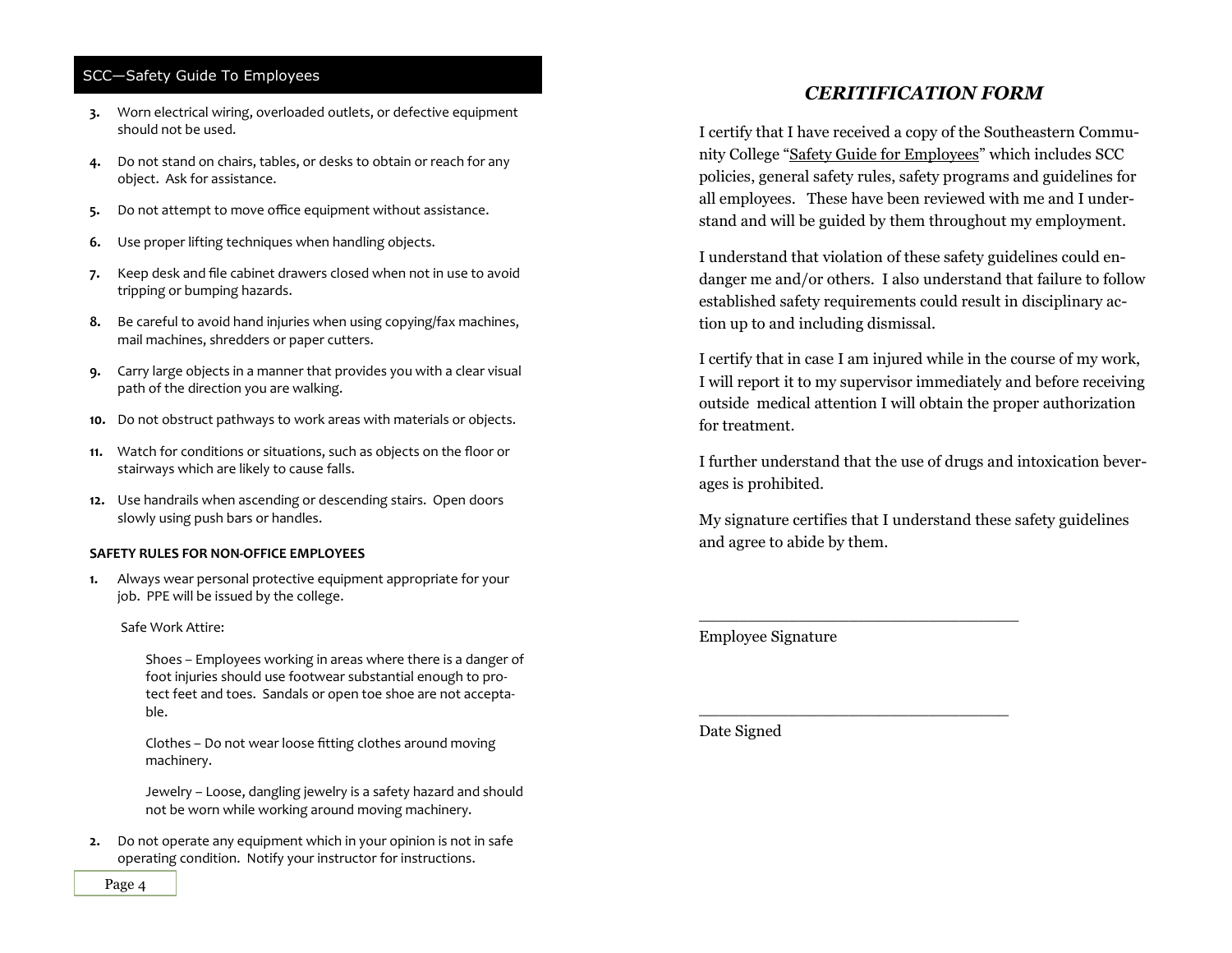### **SLIP, TRIP AND FALL PREVENTION**

Watch Your STEP—remember that time you walked past a water spill in your work area? Or maybe you were just too busy to shut the file drawer. Even common hazards like these can lead to serious, painful injuries. Protect yourself—and your co-workers—by doing what you can to create a fall-free workplace.

**Step 1. Clean Up Wet Surfaces**—any time you see (or cause) a spill, clean it up right away. If you can't, mark it with a sign or paper towels and report it to the appropriate person for cleanup.

**Step 2. Avoid Short Cuts**—the more short cuts you take, the greater your chance for taking a tumble. Use designated walkways and only carry loads you can handle.

**Step 3. Get Rid of Clutter**—your risk of trips increases with every stack of files left sitting on the floor and every extension cord stretched across a doorway. Put away clutter.

**Step 4.** Use a Ladder or Step Stool—use the right climbing equipment for the job. Rather than standing on the nearest tall object you can find, take a minute to find a ladder or step stool.

**Step 5. Turn On the Lights**—good lighting helps you see any hazards in your way. Turn on lights before entering a room, and replace dead bulbs as soon as they burn out.

Control Hazards—**Don't Slip Up**—keep a safe workplace, take a minute to make your workplace safer.

Wear Slip-Resistant Shoes—increasing the friction between your shoes and the surface you walk on helps prevent slip injuries. Use these tips to help you choose the best shoe soles for your particular job.

- $\Diamond$  Soft rubber soles grip well on dry surfaces.
- $\Diamond$  Neoprene soles can be worn safely on most wet or dry surfaces.
- $\Diamond$  Crepe soles work best on rough concrete surfaces, either wet or dry.
- $\Diamond$  Hard rubber soles are best worn on greasy concrete and wood.

# SCC—Safety Guide To Employees

- **3.** Obey all manufacturer's safety rules, governmental regulations, signs and instructions.
- **4.** Employees are responsible for ensuring that machine guards and other protective devices are in place and properly adjusted.
- **2.** Machinery/equipment shut down for repair or maintenance should be locked out / tagged out in accordance with OSHA standards.
- **3.** When lifting, use proper lifting techniques. Ask for help if necessary to lift or move which due to its size or shape is difficult for one person to handle safely.
- **4.** Don't become involved in horseplay. Horseplay and practical jokes frequently cause serious injury and are not permitted on the job.
- **5.** Don't distract or startle co-workers when they are working.
- 6. Always use the right tool for the job. Use them safely and only when authorized.
- 7. Be constantly alert for moving equipment and loads. Always stand clear of equipment in operation.

\*\*\*All employees should be familiar with the above information regardless of their specific job assignment.

#### **SAFETY MANUAL**

**Safety manuals containing all of our safety programs are available to employees for review at any time. The written safety program is located on the Infonet.**

### **SAFETY COMMITTEE MEETINGS**

The safety committee provides support to our overall safety program. Regular scheduled meetings are held to review accidents, safety program elements, safety concerns, etc. Members include Administration, Deans, Faculty Members, Staff and Students.

Safety information is posted on the SCC bulletin board and provides employees with the following information: minutes from monthly meetings, accident reports, and more permanent postings such as buddy list,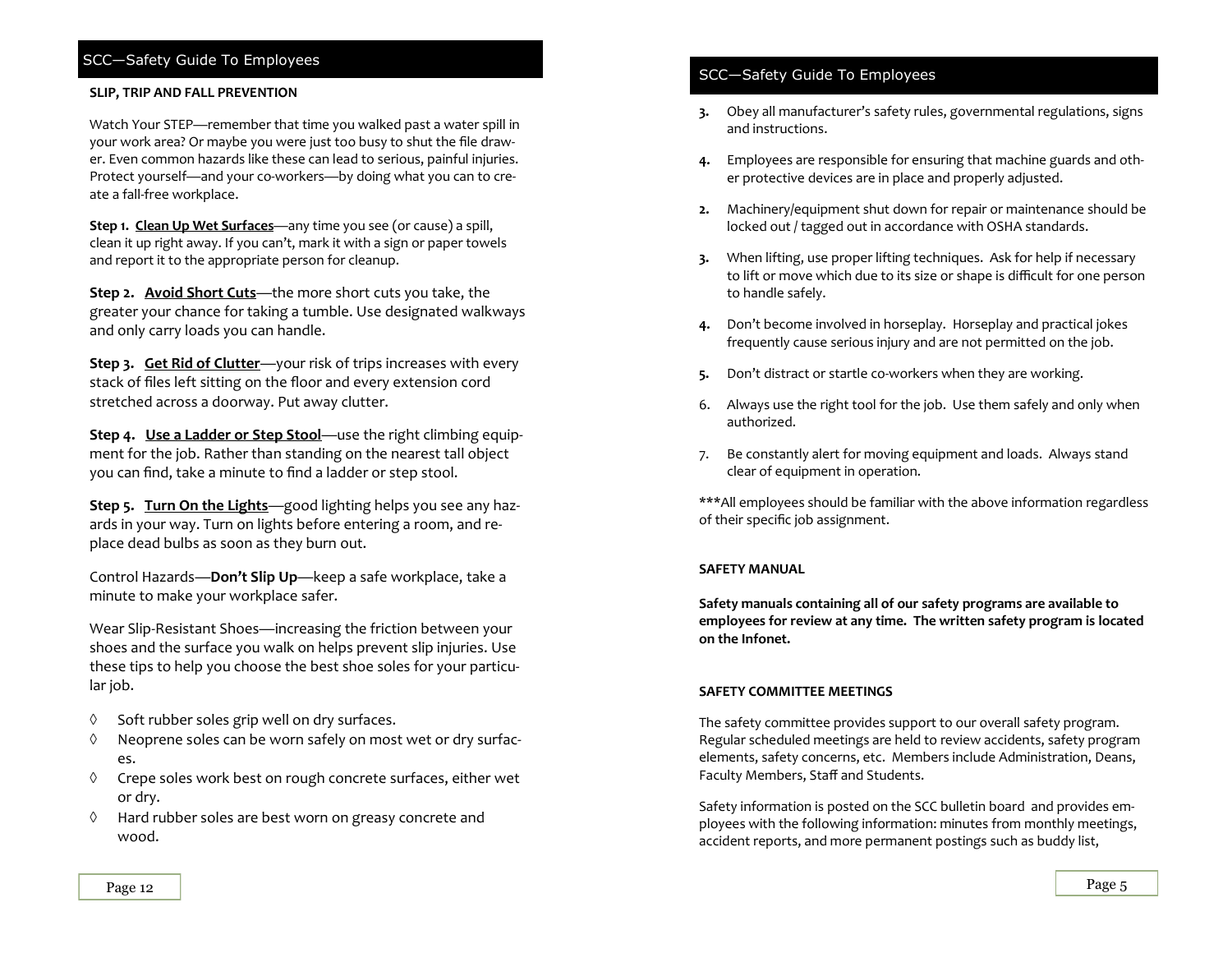evacuation procedures, and policy statements. Occasionally other important information is posted to inform employees of emergency weather, public safety concerns, etc.

### **SAFETY INSPECTIONS**

Safety inspections of work areas and our facilities are an important tool in recognizing and correcting hazards within the workplace. Inspection teams will rotate on a schedule to ensure that each area is inspected monthly.

### **SAFETY TOPICS**

Training materials for safety topics are distributed to ensure employees receive information important to their overall safety. These topics are generally awareness subjects for on and off the job. The training material is usually in the form of a newsletter. Concerns should be addressed at the department level and submitted to the Safety Committee for review and follow up. Topics include, but are not limited to:

Ergonomics, Hazard Communications, Bloodborne Pathogens, Ladder Safety, Personal Protective Equipment, Auto Safety, Vacation Safety, Severe Weather, Pedestrian Safety, and many others.

### **SIGNAGE**

The ideal workplace would be hazard-free and safe from potential injuries and accidents. However some risks cannot be eliminated completely, so signs and tags are used to warn of hazards so appropriate precautions can be used by the employee. Some of the signage you may see: Not an Exit, Danger, Confined Space, Authorized Personnel Only, Hearing Protection Required, Eye Protection Required, etc.

### **ACCIDENT REPORTING AND INVESTIGATION**

Prompt and thorough investigation of accidents is essential. All accidents, no matter how minor must be reported immediately to direct supervisor. Proper reporting is necessary for the proper direction of medical care and to prevent a recurrence of the incident. Medical care will be directed by the college for employees who are injured on the job.

# SCC—Safety Guide To Employees

Tagout: Placement of a tag on a power source to warn co-workers and other not to switch power on. Tags do not provide the physical restraint that locks provide, but they are just as important.

### **ERGONOMICS**

Ergonomics is the science of adapting equipment, procedures and surroundings to people. It can help make your job: 1) safer, by preventing injury and illness; 2) easier, by adjusting your job to you; and 3) relaxing, by reducing physical and mental stresses. Ergonomics applies to any tasks that include lifting, pushing, pulling, using your hands and fingers, standing and more. A few techniques that you can use throughout each day are:

- $\Diamond$  Use proper lifting
- $\Diamond$  Change your position frequently
- $\Diamond$  Maintain neutral positions with wrists, shoulders, arms, hands, etc.
- $\Diamond$  Report all injuries and illnesses right away. Early treatment prevents conditions from getting worse.

### **BACK INJURY PREVENTION**

Our program outlines measures to be taken to minimize or eliminate the potential for back injuries. Material handling, bending, lifting, pulling, and pushing equipment or products have the potential to cause discomfort or injury. Following safety practices and procedures is the key to preventing such injuries.

### **LIFTING TECHNIQUES**

Although back problems are common sources of pain and disability, most of these problems are preventable through the use of proper lifting techniques. All employees are required to use proper lifting techniques when lifting and moving objects in their work areas.

- $\Diamond$  Store material between knee and shoulder height
- $\Diamond$  Breakdown heavy loads into small packages
- $\Diamond$  Keep loads close to chest when carrying
- $\Diamond$  Keep back straight when lifting use legs to lift
- $\Diamond$  Don't twist at waist
- Ask for help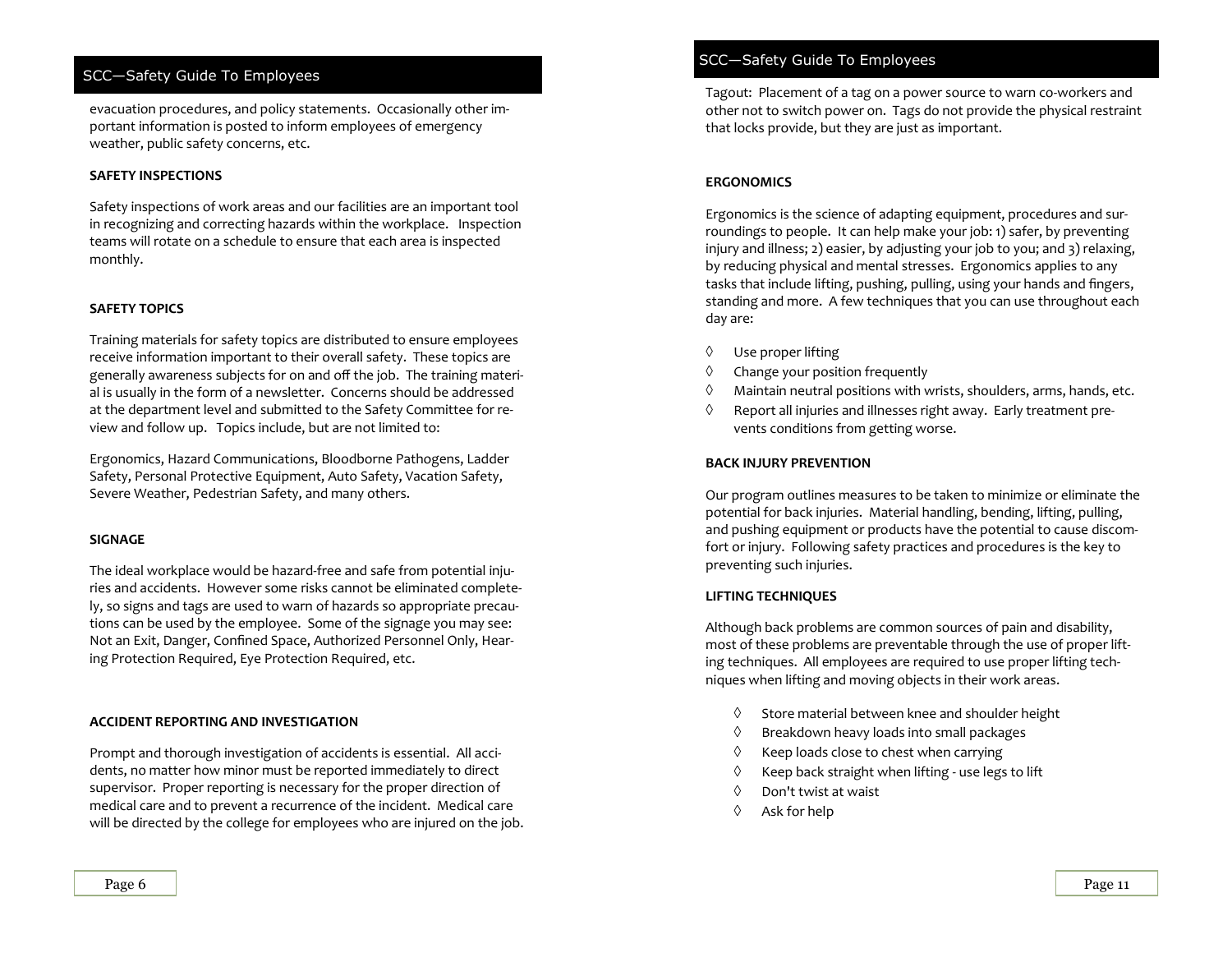### **BLOODBORNE PATHOGENS**

Microorganisms present in human blood and body fluid can cause disease in humans, such as hepatitis B and HIV. An exposure occurs if there is a specific eye, mouth, mucous membrane, broken skin, or paternal contact with blood or other potentially infectious material during the course of performing one's job. The Center for Disease Control (CDC) approaches infection control using Universal Precaution. Universal Precaution is the approach that all human blood and body fluids are to be treated as if they were infectious. Where possible, SCC has put control measures in place to prevent exposure to our employees. These controls may include a procedure or use of PPE – personal protective equipment. Hand washing is also a means of control. Specific training is provided for employees with potential exposure. Awareness training is provided for all employees.

### **LOCKOUT/TAGOUT**

Lockout/Tag-out is a warning and prevention system to control the unexpected startup and release of stored energy when a piece of equipment or machine is being serviced. An "authorized" employee is one who performs the service or maintenance on the equipment. Maintenance personnel and mechanics are authorized employees on our campus. This group is authorized and trained to use special locks and tags when shutting down equipment for service. All other employees are "affected" employees. This group must recognize that equipment that is locked out and/or tagged out must not be started or energized. Only authorized employees are allowed to remove locks and tags. Do not attempt to start any equipment or machinery that has been locked and tagged. Why is Lockout/Tag-out so important? The Occupational Safety and Health Administration (OSHA) estimates that more than 120 fatalities, 28,000 serious and 32,000 minor injuries may be prevented each year if lockout/Tag-out rules are followed. Lockout/Tag-out rules affect everyone, even those workers who do not actually service or repair machinery and equipment. Every employee must understand what a lock or tag means on a piece of machinery or equipment.

### **Definitions:**

Lockout: To block the flow of energy from the power source to equipment and keep it blocked out. A lockout device is usually a key or lock arrangement that secures a valve, lever, switch or start button in the "off" position.

### SCC - Safety Guide to Employees

Prior to receiving medical care for an on the job injury (non life threatening), the employee will be referred to the Human Resources office to complete an Employee Statement of the incident and to obtain a Worker's Compensation Authorization Form. This form authorizes medical treatment and prescriptions and provides necessary WC information to the provider. By following this procedure, employees can assure that their injury will be treated without delay. In an effort to avoid lost time due to injury the college practices an "early return to work" philosophy and will accommodate restrictions places on an employee by the treating physician. After the accident occurs, supervisors have the responsibility to conduct an investigation and complete appropriate report. The report is then to be reviewed by the Human Resources Administrator to ensure corrective measure or action is taken to prevent other incidents. The report is to be signed by both and submitted within 24 hours, sooner if at all possible. Listed below are some brief definitions of accidents/ incidents:

### *Near Miss/Incident Report/Property Damage*

- A Near Miss is an event with no contact or potential injury or property damage.
- An Incident is a contact event with no injury or minor injury, no first aid or outside medical treatment.
- Property Damage is when property is actually damaged or the potential exist for property damage.

#### *Accident/Injury Report*

- A First Aid is an injury or accident that results in first aid treatment being administered.
- A Medical is an injury or accident that results in outside medical treatment.
- An Occupational Illness is an accumulative injury that develops over time.

#### *Investigation*

 An investigation is to identify the immediate, contributing, and root causes of an accident. The purpose is to understand what led to the incident and to take the appropriate steps to prevent or minimize the incident from recurring. The purpose is not to cast blame.